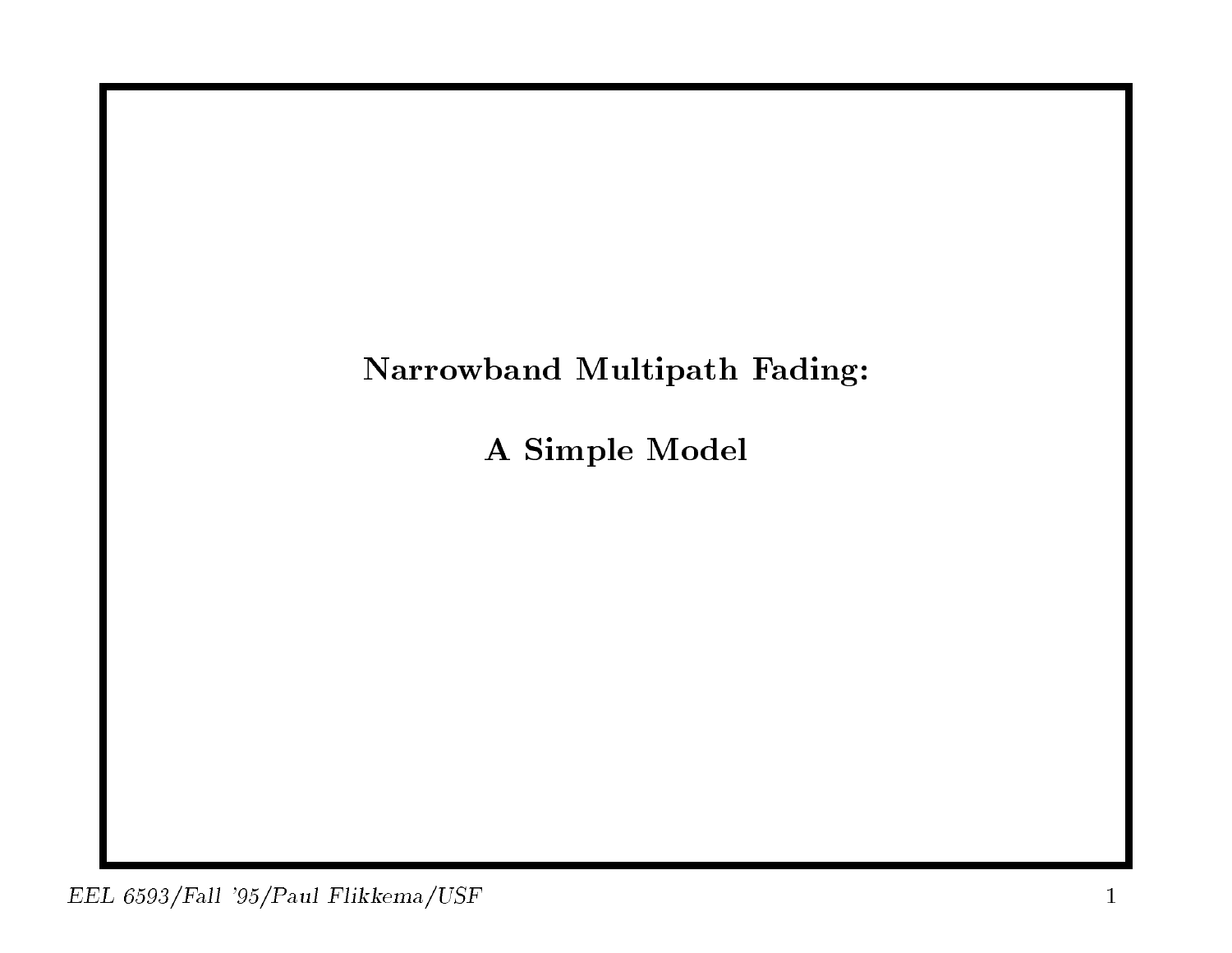### Doppler in Wireless Channels

Scenario: mobile at position  $x$ , moving with velocity  $V$ , with signal arriving at angle  $\theta$ .

With a nominal carrier frequency of  $f_0$ , the received signal is

er frequency of 
$$
f_0
$$
, the re
$$
r(t) = Ae^{j(2\pi f_0 t - \beta x \cos \theta)}
$$

 $r(t) = Ae^{j(2\pi f_0 t - \beta x \cos t)}$ <br>with phase (where  $\beta = \frac{2\pi}{\lambda}$  = wave number)

$$
= \frac{2\pi}{\lambda} = \text{wave number}
$$

$$
\Phi(t) = 2\pi f_0 t - \beta V t \cos \theta
$$

and resulting Doppler frequency

$$
f_D = \frac{V}{\lambda} \cos \theta
$$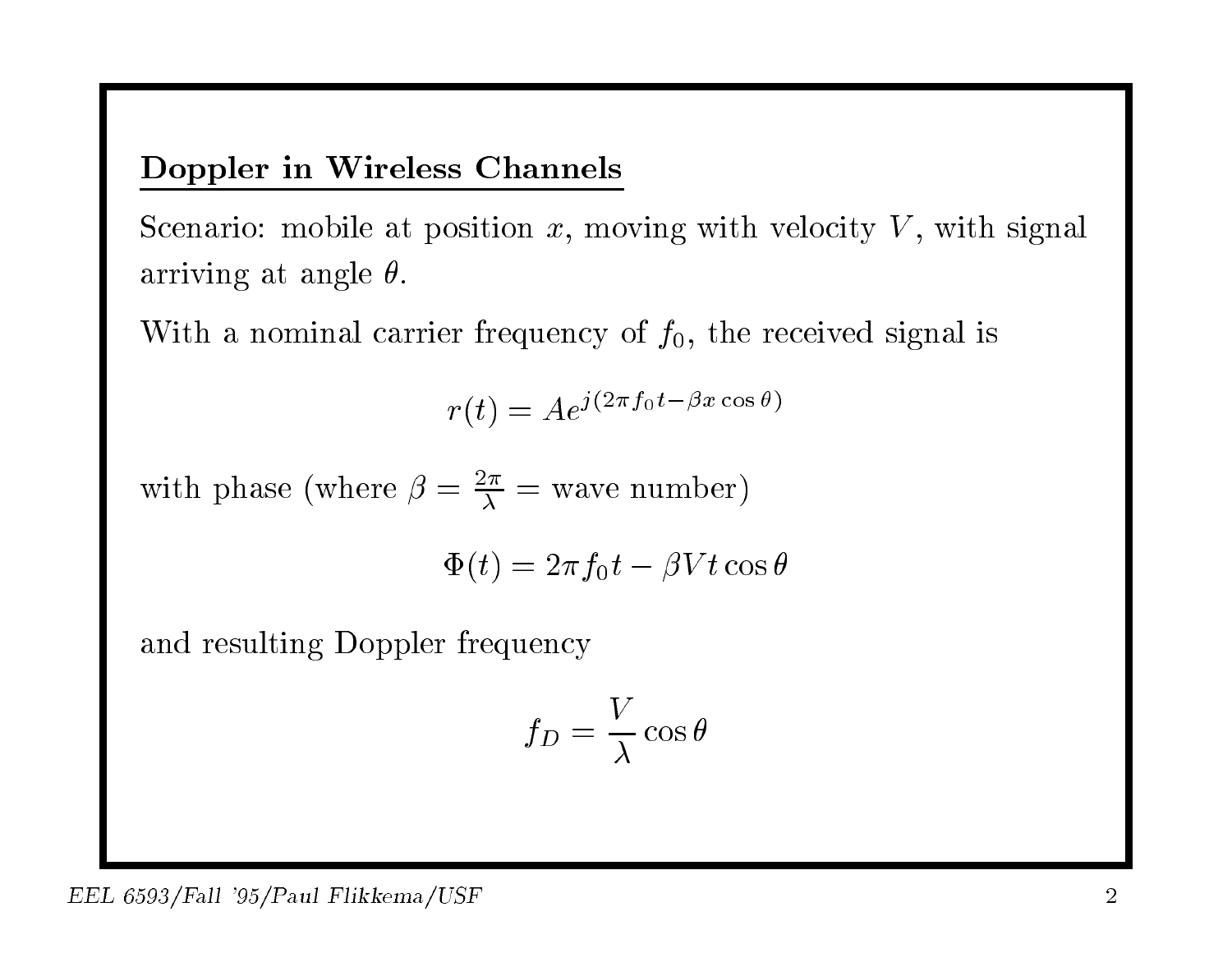Another way: from physics, for a radial (approaching) velocity  $V_r$ ,

m physics, for a radial (approac)  
\n
$$
f_D = f_0 \frac{1}{\frac{c}{V_r} - 1} = \frac{f_0 V_r}{c - V_r} \approx \frac{f_0 V_r}{c}
$$

But  $V_r = V \cos \theta$  and  $c = f_0 \lambda$  so

$$
f_D = \frac{V}{\lambda} \cos \theta
$$

Often, V and  $\theta$  will vary with time, so  $f_D$  will vary correspondingly, causing Doppler spread. Often this is modeled statistically. In general, the Doppler spread characterizes the rate of channel variations.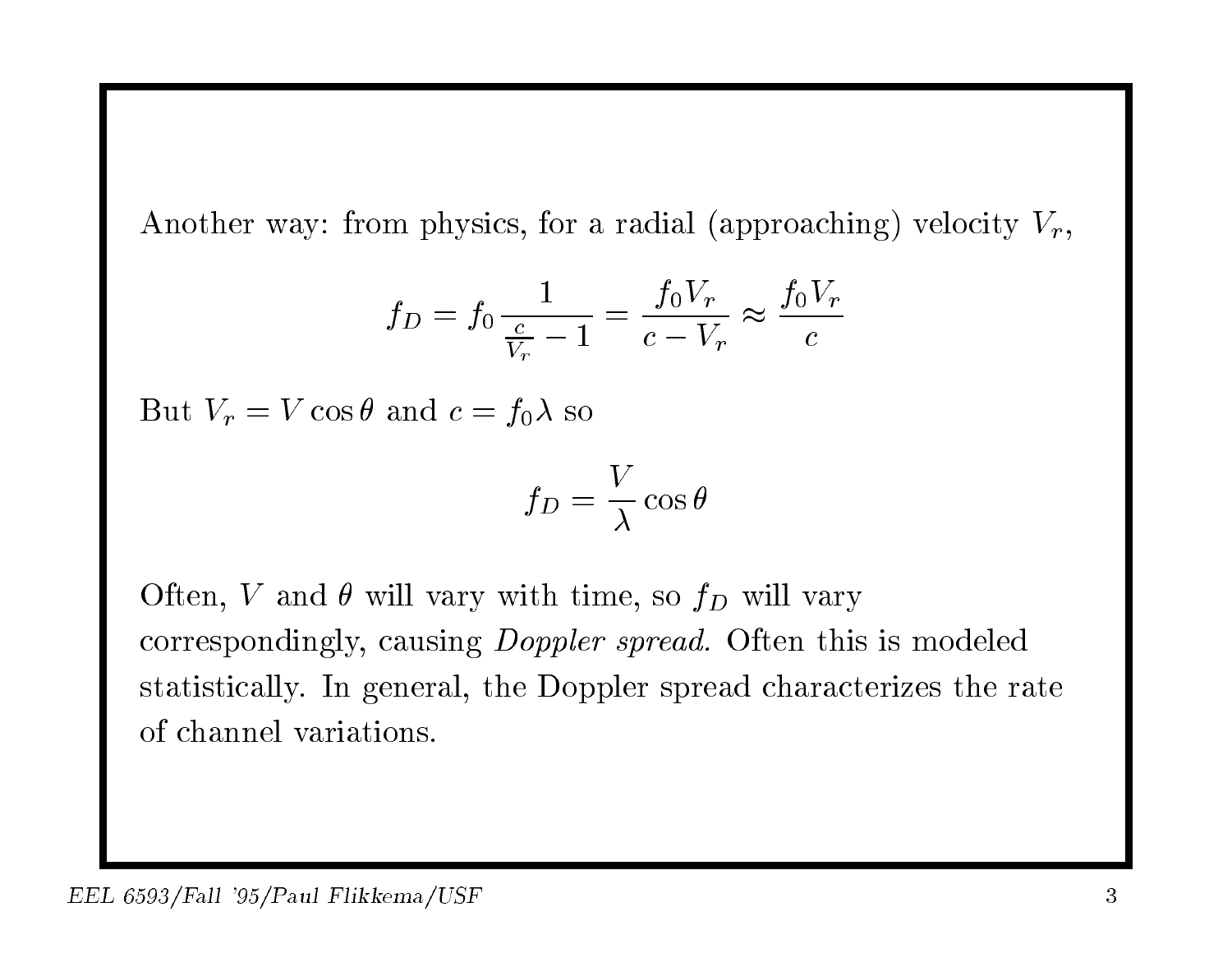## Amplitude Variation Due to Motion

Now consider the case where two incoming waves arrive at the Now consider the case where two incoming waves arrive at mobile at angles of 0 and  $\theta$ . Assume that they are of equal amplitude. Then, from above, the received signal is

, from above, the received signal

\n
$$
r(t) = A e^{j2\pi f_0 t} (e^{-j\alpha} + e^{-j\alpha \cos \theta})
$$

 $r(t) = Ae^{j2\pi f_0 t} (e^{-j\alpha} +$ <br>where  $\alpha = \beta x$ . This can be expressed as

$$
r.
$$
 This can be expressed as  

$$
r(t) = Ae^{j2\pi f_0 t} (e^{-j\alpha(U+D)} + e^{-j\alpha(U-D)})
$$

where

$$
U = \frac{1 + \cos \theta}{2}, D = \frac{1 - \cos \theta}{2}
$$

Factoring, we have

$$
ave
$$

$$
r(t) = Ae^{j2\pi f_0 t}e^{-j\alpha U}(e^{j\alpha D} + e^{-j\alpha D})
$$

#### EEL 6593/Fall '95/Paul Flikkema/USF <sup>4</sup>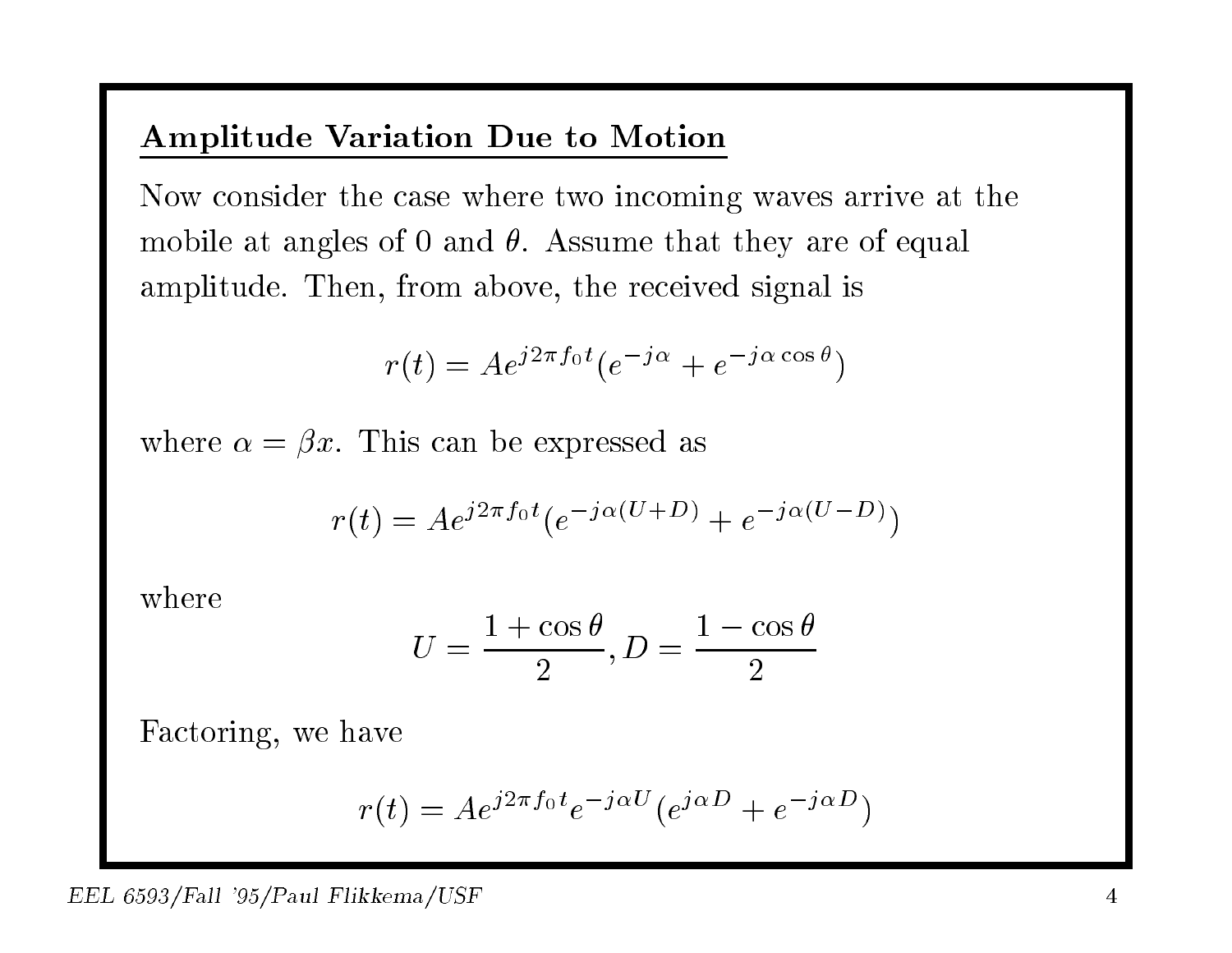Notice that

$$
e^{j\alpha D} + e^{-j\alpha D} = 2 \cos \left[ \frac{\alpha (1 - \cos \theta)}{2} \right],
$$

so

$$
r(t) = Ae^{j2\pi f_0 t}e^{-j\beta x(1+\cos\theta)/2} \cdot 2\cos\left[\frac{\beta x(1-\cos\theta)}{2}\right]
$$

Thus the <sup>p</sup>hase of signal due to Doppler is

and the top  
\n
$$
\Phi(t) = \frac{1}{2}\beta x (1 + \cos \theta)
$$

and the Doppler frequency is

$$
\text{pler frequency is}
$$
\n
$$
f_D = \frac{1}{2\pi} \frac{1}{2} \frac{2\pi}{\lambda} V(1 + \cos \theta) = \frac{V}{2\lambda} (1 + \cos \theta)
$$

### $EEL 6593/Fall '95/Paul Flikkema/USF$  5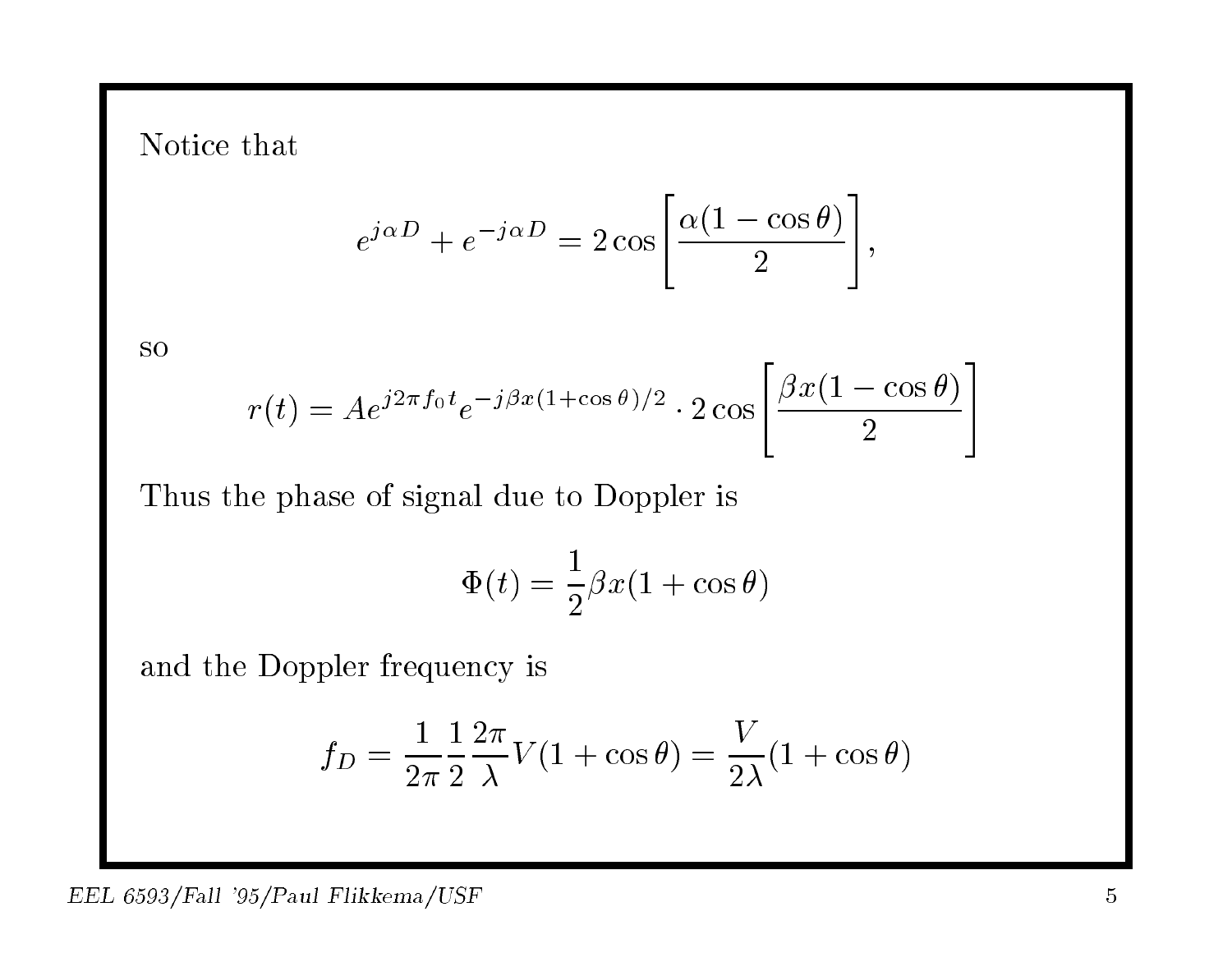But the signal amplitude fluctuates due to multipath according to

$$
\begin{aligned} \text{ude fluctuates due to mu} \\ \Theta_{SW}(t) = \frac{\beta x}{2} (1 - \cos \theta), \end{aligned}
$$

i.e., with frequency

$$
f_{SW} = \frac{V}{2\lambda}(1 - \cos\theta).
$$

Examples: If  $\theta = 0$  then both waves are arriving from the same<br>direction and  $f_{\text{cur}} = 0$  If  $\theta = \pi$  (opposite directions)  $f_{\text{cur}} = \frac{V}{\pi}$ **Examples:** If  $\theta = 0$  then both waves are arriving from the same direction, and  $f_{SW} = 0$ . If  $\theta = \pi$  (opposite directions)  $f_{SW} = \frac{V}{\lambda}$ .

direction, and  $f_{SW} = 0$ . If  $\theta = \pi$  (opposite directions)  $f_{SW} = \frac{1}{\lambda}$ .<br>Interpretation: as mobile moves with constant velocity in a fixed multipath environment, amplitude of the received signal fluctuates multipath environment, amplitude of the received signal fluctuation frequency  $f_{SW}$ . This is sometimes called the "amplitude" manpaan<br>with frequer<br>standing wa ncy  $f_{SW}$ . This is sometimes called the "amplitude" ve pattern" due to motion. Notice that as  $V$  increases, so does  $f_{SW}$ .  $\frac{1}{5}$  wav $f_{SW}.$